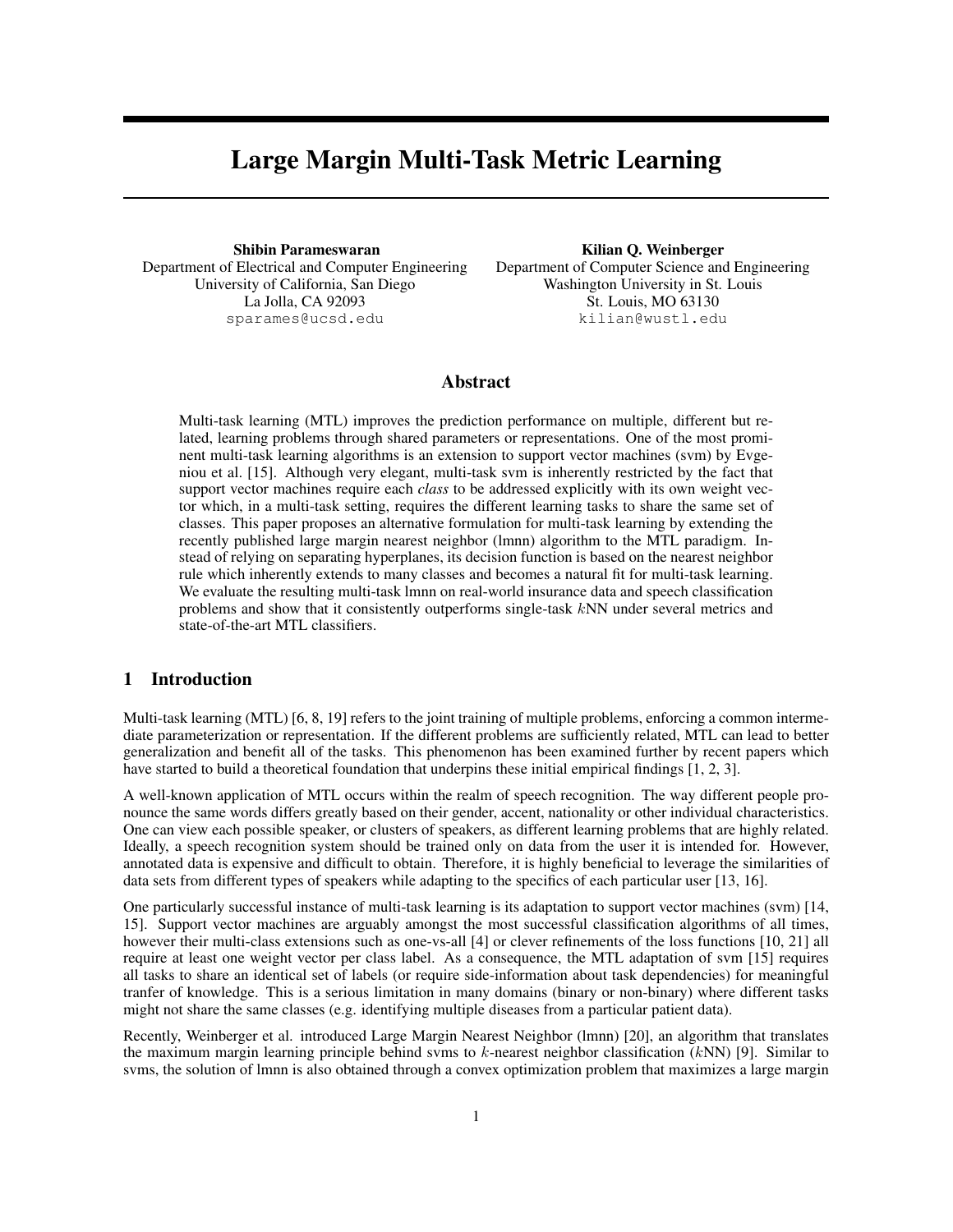between input vectors from different classes. However, instead of positioning a separating hyperplane, lmnn learns a Mahalanobis metric. Weinberger et al. show that the lmnn metric improves the kNN classification accuracy to be en par with kernelized svms [20] . One advantage that the kNN decision rule has over hyperplane classifiers is its agnosticism towards the number of class labels of a particular data set. A new test point is classified by the majority label of its k closest neighbors within a known training data set — additional classes require no special treatment.

We follow the intuition of Evgeniou et al. [15] and extend lmnn to the multitask setting. Our algorithm learns one metric that is shared amongst all the tasks and one specific metric unique to each task. We show that the combination is still a well-defined pseudo-metric that can be learned in a single convex optimization problem. We demonstrate on several multi-task settings that these shared metrics significantly reduce the overall classification error. Further, our algorithm tends to outperform multi-task neural networks [6] and svm [15] on tasks with many class-labels. To our knowledge, this paper introduces the first multi-task metric learning algorithm for the kNN rule that explicitly models the commonalities and specifics of different tasks.

### 2 Large Margin Nearest Neighbor

This section describes the large margin nearest neighbor algorithm as introduced in [20]. For now, we will focus on a single-task learning framework, with a training set consisting of  $n$  examples of dimensionality  $d$ ,  $\{(\mathbf{x}_i, y_i)\}_{i=1}^n$ , where  $\mathbf{x}_i \in \mathbb{R}^d$  and  $y_i \in \{1, 2, ..., c\}$ . Here, c denotes the number of classes. The Mahalanobis distance between two inputs  $x_i$  and  $x_j$  is defined as

$$
d_{\mathbf{M}}(\mathbf{x}_i, \mathbf{x}_j) = \sqrt{(\mathbf{x}_i - \mathbf{x}_j)^{\top} \mathbf{M} (\mathbf{x}_i - \mathbf{x}_j)}, \quad (1)
$$

where M is a symmetric positive definite matrix  $(M \ge 0)$ . The definition in eq. (1) reduces to the Euclidean metric if we set  $M$  to the identity matrix, i.e.  $M = I$ . The lmnn algorithm learns the matrix M for the Mahalanobis metric<sup>1</sup> in eq. (1) explicitly to enhance *k*-nearest neighbor classification.

Lmnn mimics the non-continuous and nondifferentiable leave-one-out classification error of  $kNN$  with a convex loss function. The loss function encourages the local neighborhood around every input



Figure 1: An illustration of a data set before and after lmnn. The circles represent points of equal distance to the vector  $x_i$ . The Mahalanobis metric rescales directions to push impostors further away than target neighbors by a large margin.

to stay "pure". Inputs with different labels are pushed away and inputs with a similar label are pulled closer. One of the advantages of lmnn over related work [12, 17] is that the (global) metric is optimized locally, which allows it to work with multi-modal data distributions and encourages better generalization. To achieve this, the algorithm requires k *target neighbors* to be identified for every input prior to learning, which should become the k nearest neighbors after the optimization. Usually, these are picked with the help of side-information, or in the absence thereof, as the k nearest neighbors within the same class based on Euclidean metric. We use the notation  $j \rightarrow i$  to indicate that  $x_j$  is a target neighbor of  $x_i$ . Lmnn learns a Mahalanobis metric that keeps each input  $x_i$  closer to its *target neighbors* than other inputs with different class labels (*impostors*) — by a large margin. For an input  $x_i$ , target neighbor  $x_i$ , and impostor  $x_k$ , this relation can be expressed as a linear inequality constraint with respect to the squared distance  $d_{\mathbf{M}}^2(\cdot, \cdot)$ :

$$
d_{\mathbf{M}}^2(\mathbf{x}_i, \mathbf{x}_k) - d_{\mathbf{M}}^2(\mathbf{x}_i, \mathbf{x}_j) \ge 1.
$$
 (2)

Eq. (2) is enforced only for the *local* target neighbors. See Fig. 1 for an illustration. Here, all points on the circles have equal distance from  $x_i$ . Under the Mahalanobis metric this circle is deformed to an ellipsoid, which causes the impostors (marked as squares) to be further away than the target neighbors.

The semidefinite program (SDP) introduced by [20] moves target neighbors close by minimizing  $\sum_{j\sim i} d_{\rm M}^2(\mathbf{x}_i, \mathbf{x}_j)$  while penalizing violations of the constraint in eq. (2). The latter is achieved through addi-

<sup>1</sup> For simplicity we will refer to *pseudo-metrics* also as *metrics* as the distinction has no implications for our algorithm.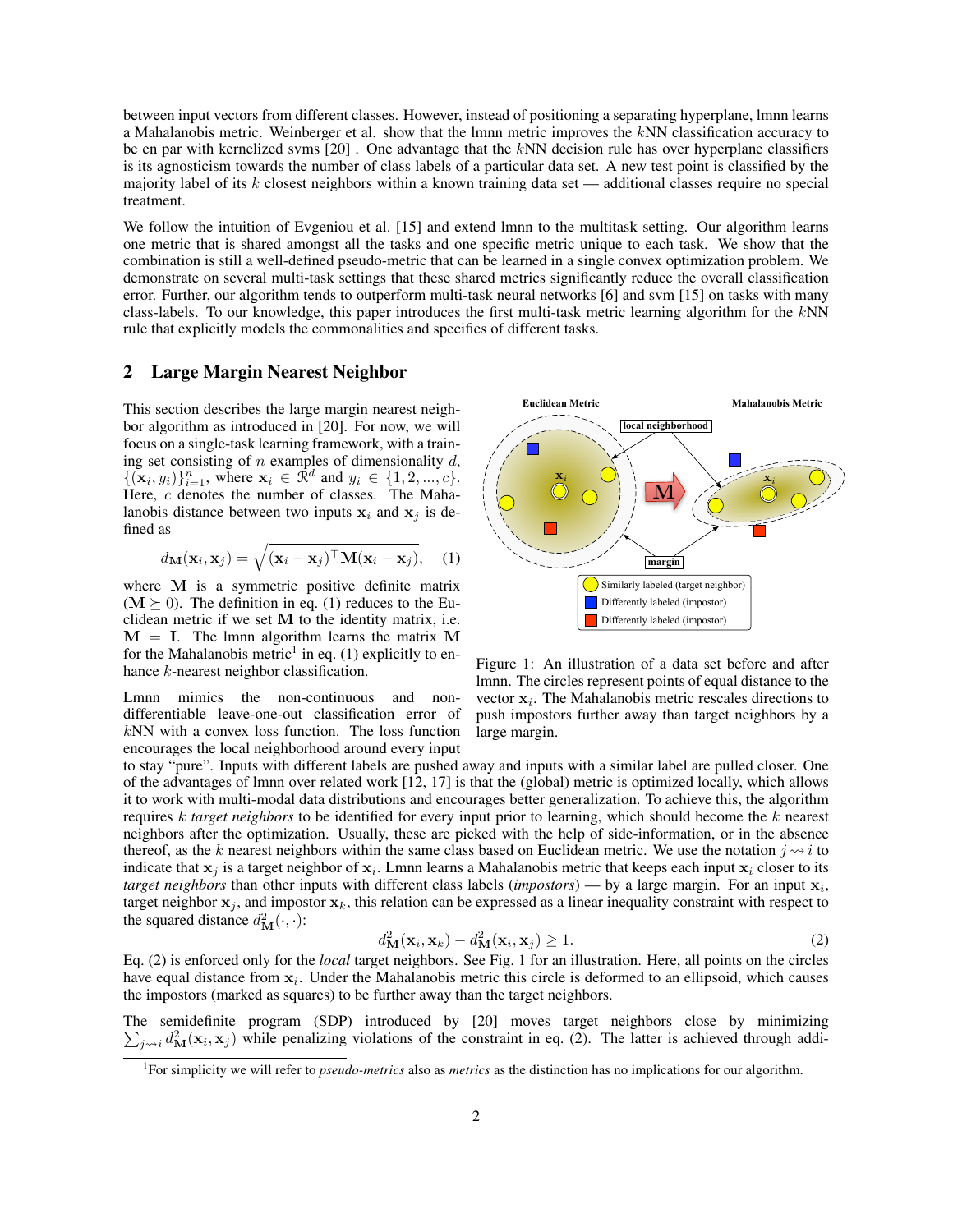tive slack variables  $\xi_{ijk} \geq 0$ . If we define a set of triples  $S = \{(i, j, k) : j \leadsto i, y_k \neq y_i\}$ , the problem can be stated as the SDP shown in Table 1.

This optimization problem has  $O(kn^2)$  constraints of type (1) and (2), along with the positive semidefinite constraint of a  $d \times d$  matrix M. Hence, standard offthe shelf packages are not particularly suited to solve this SDP. For this paper we use the special purpose subgradient descent solver, developed in [20], which can handle data sets on the order of tens of thousands of samples. As the optimization problem is not sensitive to the exact choice of the tradeoff constant  $\mu$  [20], we set  $\mu = 1$  throughout this paper.

$$
\begin{cases}\n\min_{\mathbf{M}} \sum_{j \leadsto i} d_{\mathbf{M}}^2(\mathbf{x}_i, \mathbf{x}_j) + \mu \sum_{(i,j,k) \in S} \xi_{ijk} \\
\text{subject to: } (i, j, k) \in S: \\
(1) d_{\mathbf{M}}^2(\mathbf{x}_i, \mathbf{x}_k) - d_{\mathbf{M}}^2(\mathbf{x}_i, \mathbf{x}_j) \ge 1 - \xi_{ijk} \\
(2) \xi_{ijk} \ge 0 \\
(3) \mathbf{M} \succeq 0.\n\end{cases}
$$

Table 1: Convex optimization problem of lmnn.

### 3 Multi-Task learning

In this section, we briefly review the approach pre-

sented by Evgeniou et al. [15] that extends svm to multi-task learning (mt-svm). We assume that we are given T different but related tasks. Each input  $(x_i, y_i)$  belongs to exactly one of the tasks  $1, \ldots, T$ , and we let  $\mathcal{I}_t$  be the set of indices such that  $i \in \mathcal{I}_t$  if and only if the input-label pair  $(\mathbf{x}_i, y_i)$  belongs to task t. For simplification, throughout this section we will assume a binary classification scenario, in particular  $y_i \in \{+1, -1\}$ .

Following the original description of [15], mt-svm learns T classifiers  $w_1, \ldots, w_T$ , where each classifier  $w_t$ is specifically dedicated for task t. In addition, the authors introduce a global classifier  $w_0$  that captures the commonality among all the tasks. An example  $x_i \in I_t$  is classified by the rule  $\hat{y}_i = sign(x_i^{\top}(\mathbf{w}_0 + \mathbf{w}_t))$ . The joint optimization problem is to minimize the following cost:

$$
\min_{\mathbf{w}_0, ..., \mathbf{w}_T} \sum_{t=0}^T \gamma_t \|\mathbf{w}_t\|_2^2 + \sum_{t=1}^T \sum_{i \in I_t} [1 - y_i (\mathbf{w}_0 + \mathbf{w}_t)^\top \mathbf{x}_i]_+ \tag{3}
$$

where  $[a]_+ = \max(0, a)$ . The constants  $\gamma_t \geq 0$  trade-off the regularization of the various tasks. Note that the relative value between  $\gamma_0$  and the other  $\gamma_{t>0}$  controls the strength of the connection across tasks. In the extreme case, if  $\gamma_0 \to +\infty$ , then  $\mathbf{w}_0 = \vec{0}$  and all tasks are decoupled; on the other hand, when  $\gamma_0$  is small and  $\gamma_{t>0} \to +\infty$ we obtain  $w_{t>0} = \vec{0}$  and all the tasks share the same decision function with weights w<sub>0</sub>. Although the mt-svm formulation is very elegant, it requires all tasks to share the same class labels. In the remainder of this paper we will introduce an MTL algorithm based on the kNN rule, which does not model each class with its own parameter vector.

### 4 Multi-Task Large Margin Nearest Neighbor

In this section we combine large margin nearest neighbor classification from section 2 with the multi-task learning paradigm from section 3. We follow the MTL setting with T learning tasks. Our goal is to learn a metric  $d_t(\cdot, \cdot)$  for each of the  $T$  tasks that minimizes the  $kNN$  leave-one-out classification error. Inspired by the methodology of the previous section, we model the commonalities between various tasks through a shared Mahalanobis metric with  $M_0 \succeq 0$  and the task-specific idiosyncrasies with additional matrices  $M_1, \ldots, M_T \succeq 0$ . We define the distance for task t as

$$
d_t(\mathbf{x}_i, \mathbf{x}_j) = \sqrt{(\mathbf{x}_i - \mathbf{x}_j)^\top (\mathbf{M}_0 + \mathbf{M}_t)(\mathbf{x}_i - \mathbf{x}_j)}.
$$
(4)

Intuitively, the metric defined by  $M_0$  picks up general trends across multiple data sets and  $M_{t>0}$  specialize the metric further for each particular task. See Fig. 2 for an illustration. If we constrain the matrices  $M_t$  to be positive semi-definite (i.e.  $M_t \geq 0$ ), then eq. (4) will result in a well defined pseudo-metric, as we show in section 4.1.

An important aspect of multi-task learning is the appropriate coupling of the multiple learning tasks. We have to ensure that the learning algorithm does not put too much emphasis onto the shared parameters  $M_0$  or the individual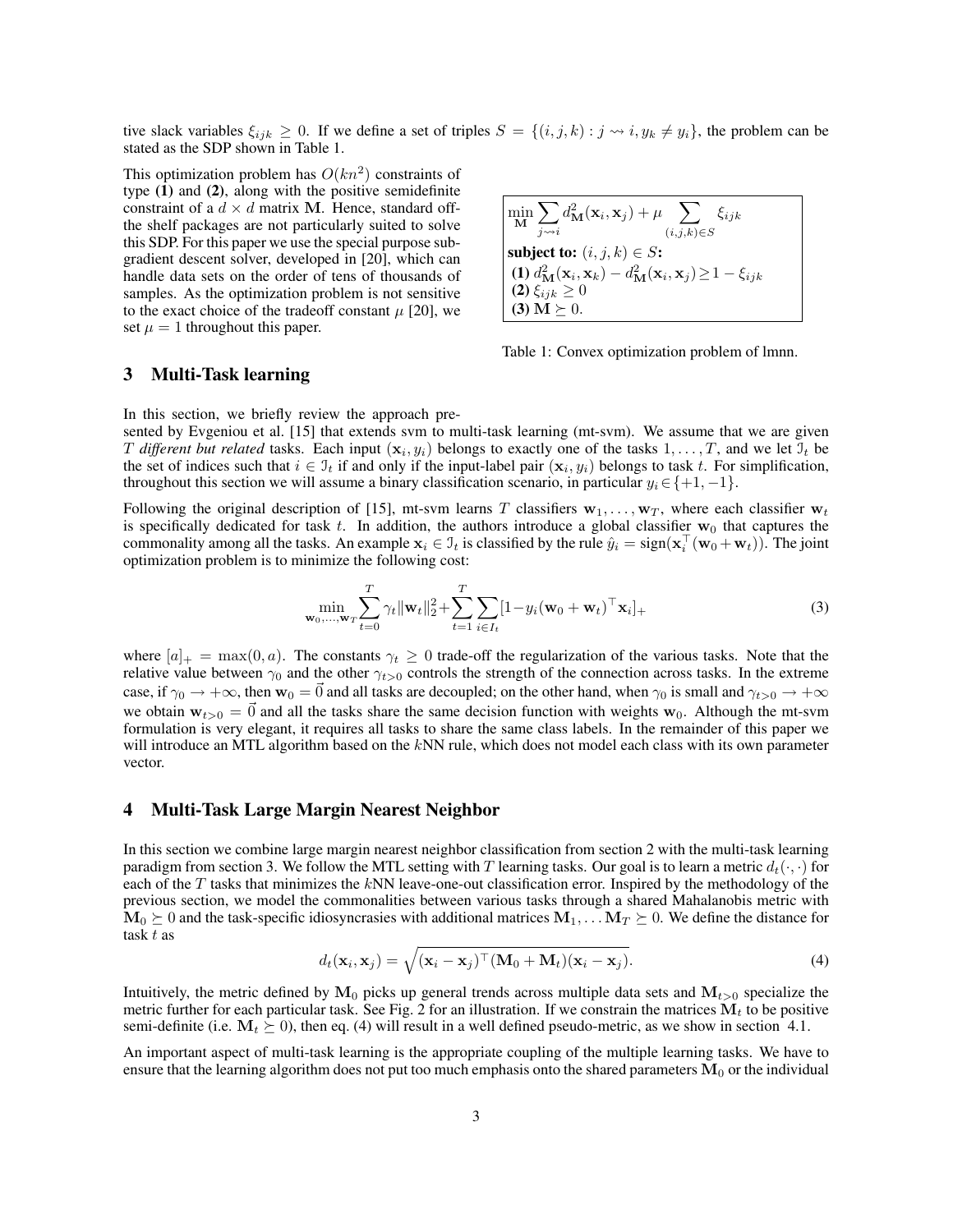

Figure 2: An illustration of mt-lmnn. The matrix  $M_0$  captures the communality between the several tasks, whereas  $M_t$  for  $t > 0$  adds the task specific distance transformation.

parameters  $M_1, \ldots, M_T$ . To ensure this balance, we use the regularization term stated below:

$$
\min_{\mathbf{M}_0, ..., \mathbf{M}_T} \gamma_0 \|\mathbf{M}_0 - \mathbf{I}\|_F^2 + \sum_{t=1}^T \gamma_t \|\mathbf{M}_t\|_F^2.
$$
 (5)

The trade-off parameter  $\gamma_t$  controls the regularization of  $M_t$  for all  $t = 0, 1, \ldots, T$ . If  $\gamma_0 \to \infty$ , the shared metric  $M_0$  reduces to the plain Euclidean metric and if  $\gamma_{t>0}\to\infty$ , the task-specific metrics  $M_{t>0}$  become irrelevant zero matrices. Therefore, if  $\gamma_{t>0} \to \infty$  and  $\gamma_0$  is small, we learn a single metric  $M_0$  across all tasks. In this case we want the result to be equivalent to applying lmnn on the union of all data sets. In the other extreme case, when  $\gamma_0 = 0$  and  $\gamma_{t>0} \rightarrow \infty$ , we want our formulation to reduce to T independent lmnn algorithms.

Similar to the set of triples S defined in section 2, let  $S_t$  be the set of triples restricted to only vectors for task t, i.e.,  $S_t = \{(i, j, k) \in \mathbb{I}_t^3 : j \leadsto i, y_k \neq y_i\}$ . We can combine the regularizer in eq.( 5) with the objective of lmnn applied to each of the  $T$  tasks. To ensure well-defined metrics, we add constraints that each matrix is positive semi-definite, i.e.  $M_t \succeq 0$  (see next paragraph for more details). We refer to the resulting algorithm as *multi-task large margin nearest neighbor* (mt-lmnn). The optimization problem is shown in Table 2 and can be solved efficiently after some modifications to the special-purpose solver presented by Weinberger et al. [20]

### 4.1 Theoretical Properties

In this section we verify that our resulting distances are guaranteed to be well-defined pseudo-metrics and that the optimization is convex.

**Theorem 1** If  $M_t \succeq 0$  for all  $t = 0, \ldots T$  then the distance functions  $d_t(\cdot, \cdot)$ , as defined in eq.(4), are well-defined *pseudo-metrics for all*  $0 \le t \le T$ *.* 

The proof of Theorem 1 is completed in two steps: First, as the cone of positive semi-definite matrices is convex, any linear combination of positive semidefinite matrices is also positive semidefinite. This implies that  $d_t(\cdot, \cdot)$  is *non-negative*, and it is also trivially *symmetric*. The second part of the proof utilizes the fact that any positive semidefinite matrix M, can be decomposed as  $M = L^{\top}L$ , for some matrix  $L \in \mathbb{R}^{d \times d}$ . It therefore follows that there exists some matrix  $\mathbf{L}_t$  such that  $\hat{\mathbf{L}}_t^{\top} \mathbf{L}_t = \mathbf{M}_0 + \mathbf{M}_t$ . Hence we can rephrase eq.(4) as

$$
d_t(\mathbf{x}_i, \mathbf{x}_j) = \sqrt{(\mathbf{x}_i - \mathbf{x}_j)^\top \mathbf{L}_t^\top \mathbf{L}_t (\mathbf{x}_i - \mathbf{x}_j)},
$$
\n(6)

which is equivalent to the Euclidean distance after the transformation  $x_i \to L_t x_i$ . It follows that eq.(6) preserves the *triangular inequality*. This completes the requirements for a *pseudo-metric*. If  $L_t$  is full rank, i.e.  $M_0 + M_t$ is strictly positive definite, then it also fulfills *identity of indiscernibles*, i.e.,  $d(\mathbf{x}_i, \mathbf{x}_j) = 0$  if and only if  $\mathbf{x}_i = \mathbf{x}_j$ and  $d(\cdot, \cdot)$  is a *metric*.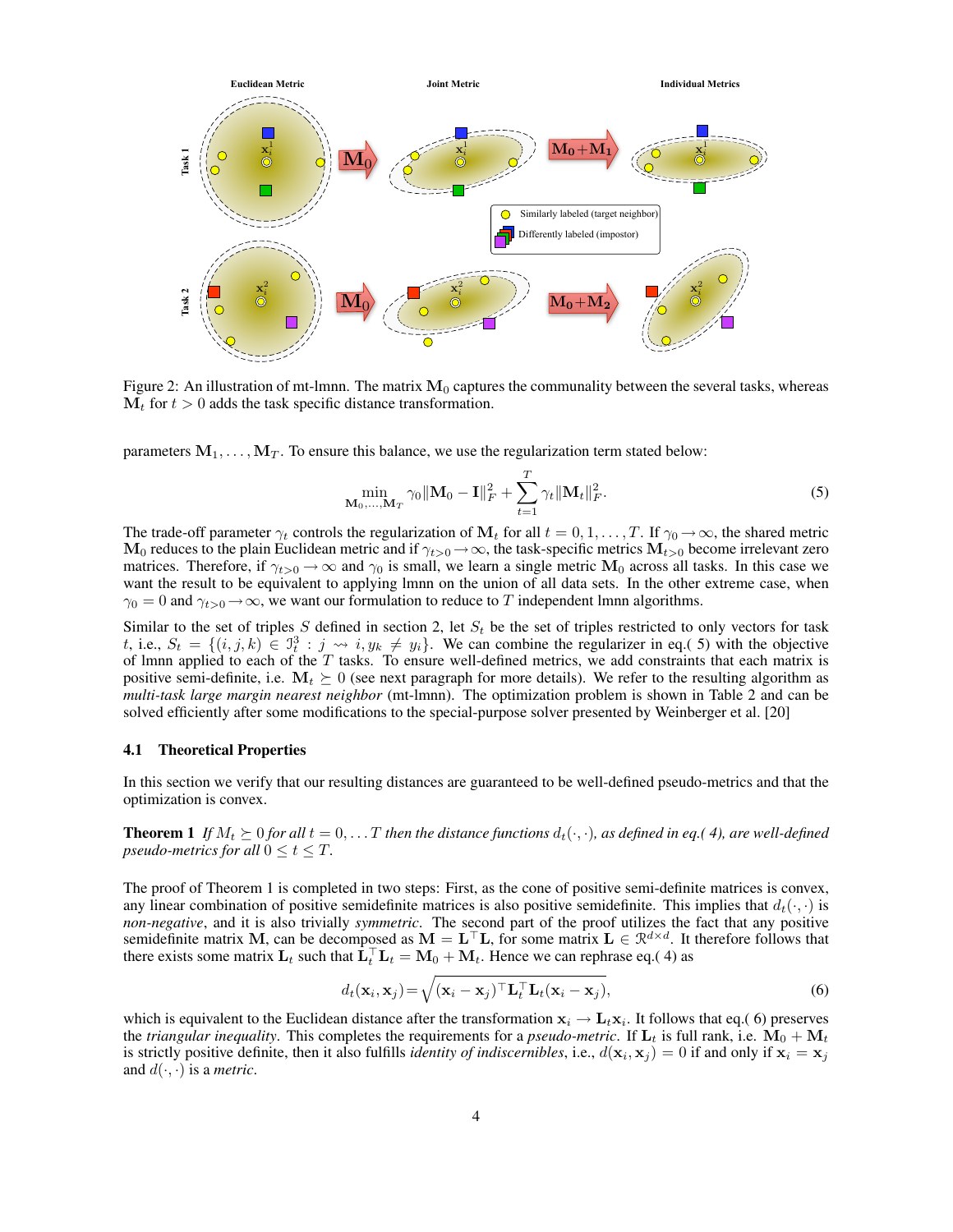$$
\min_{\substack{\mathbf{M}_0,\dots,\mathbf{M}_T \cap \mathbf{M}_0 \mid \mathbf{M}_0 - \mathbf{I} \parallel_F^2 + \sum_{t=1}^T \left[ \gamma_t \|\mathbf{M}_t\|_F^2 + \sum_{(i,j) \in \mathcal{I}_t, j \sim i} d_t^2(\mathbf{x}_i, \mathbf{x}_j) + \sum_{(i,j,k) \in S_t} \xi_{ijk} \right] \text{subject to: } \forall t, \forall (i, j, k) \in S_t: \quad \textbf{(1)} \ d_t^2(\mathbf{x}_i, \mathbf{x}_k) - d_t^2(\mathbf{x}_i, \mathbf{x}_j) \ge 1 - \xi_{ijk} \quad \textbf{(2)} \ \xi_{ijk} \ge 0 \quad \textbf{(3)} \ \mathbf{M}_0, \mathbf{M}_1, \dots, \mathbf{M}_T \succeq 0.
$$

Table 2: Convex optimization problem of mt-lmnn.

One of the advantages of lmnn over alternative distance metric learning algorithms, for example NCA [17], is that it can be stated as a convex optimization problem. This allows the global solution to be found efficiently with special purpose solvers [20] or for very large data sets in an online relaxation [7]. It is therefore important to show that our new formulation preserves convexity.

#### Theorem 2 *The* mt-lmnn *optimization problem in Table 2 is convex.*

Constraints of type (2) and (3) are standard linear and positive-semidefinite constraints, which are known to be convex [5]. Convexity remains to be shown for constraints of type (1) and the objective. Both access the matrices  $M_t$  exclusively in terms of the squared distance  $d^2(\cdot, \cdot)$ . This can be expressed as

$$
d^{2}(\mathbf{x}_{i}, \mathbf{x}_{j}) = trace(\mathbf{M}_{0}\mathbf{v}_{ij}\mathbf{v}_{ij}^{\top}) + trace(\mathbf{M}_{t}\mathbf{v}_{ij}\mathbf{v}_{ij}^{\top}),
$$
\n(7)

where  $v_{ij} = (x_i - x_j)$ . Eq.(7) is linear in terms of the matrices  $M_t$  and it follows that the constraints of type (1) are also linear and therefore trivially convex. Similarly, it follows that all terms in the objective are also linear with the exception of the Frobenius norms in the regularization term. The latter term is quadratic  $(\|\mathbf{M}_t\|_F^2 = trace(\mathbf{M}_t^{\top} \mathbf{M}_t))$  and therefore convex with respect to  $\mathbf{M}_t$ . The regularization of  $\mathbf{M}_0$  can be expanded as  $trace(\mathbf{M}_{0}^{T}\mathbf{M}_{0} - 2\mathbf{M}_{0} + I)$  which has one quadratic and one linear term. The sum of convex functions is convex [5], hence this concludes the proof.

# 5 Results

We evaluate mt-lmnn on the Isolet spoken alphabet recognition<sup>2</sup> and CoIL 2000 dataset<sup>3</sup>. We first provide a brief overview of the two datasets and then present results in various multi-task and domain adaptation settings.

The Isolet dataset was collected from 150 speakers uttering all characters in the English alphabet twice, i.e., each speaker contributed 52 training examples (in total 7797 examples<sup>4</sup>). The task is to classify which letter has been uttered based on several acoustic features – spectral coefficients, contour-, sonorant- and post-sonorant features. The exact feature description can be found in [16]. The speakers are grouped into smaller sets of 30 similar speakers, giving rise to 5 disjoint subsets called isolet1-5. This representation of Isolet lends itself naturally to the multi-task learning regime. We treat each of the subsets as its own classification task  $(T = 5)$  with  $c = 26$  labels. The five tasks differ because the groups of speakers vary greatly in the way they utter the characters of the English alphabets. They are also highly related to each other because all the data is collected from the same utterances (the English alphabets). To remove low variance noise and to speed up computation time we preprocess the Isolet data with PCA [18] and project it onto its leading principal components that capture 95% of the data variance reducing the dimensionality from 617 to 169.

The CoIL dataset contains information of customers of an insurance company. The customer information consists of 86 variables including product usage and socio-demographic data. The training set contains 5822 and the test set 4000 examples. Out of the 86 variables, we used 6 categorical features to create different classification problems, leaving the remaining 80 features as the joint data set. Our target variables consist of attributes 1, 4, 5, 6, 44 and 86,

<sup>&</sup>lt;sup>2</sup> Available for download from the UCI Machine Learning Repository.

<sup>3</sup>Available for download at http://kdd.ics.uci.edu/databases/tic/tic.html

<sup>&</sup>lt;sup>4</sup>Three examples are historically missing.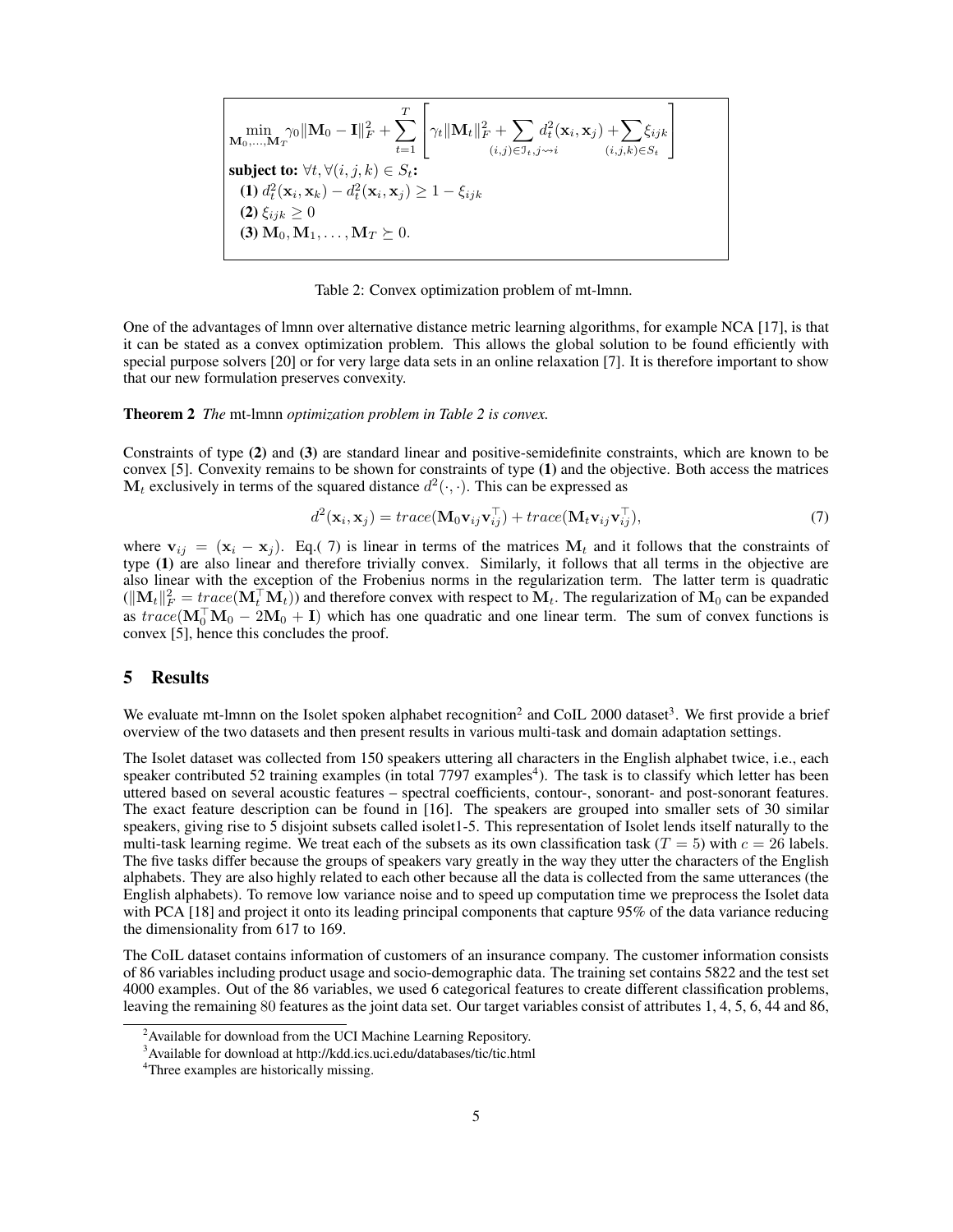| Isolet | Euc    | U-lmnn   | st-lmnn  | mt-lmnn  | st-net   | mt-net   | st-sym  | mt-sym   |
|--------|--------|----------|----------|----------|----------|----------|---------|----------|
|        | 13.30% | $6.05\%$ | 5.32%    | 3.89%    | 4.74 $%$ | 4.52 $%$ | 8.75%   | 5.99%    |
|        | 18.62% | $6.53\%$ | 5.03%    | $3.17\%$ | 4.62 $%$ | 3.81 $%$ | 9.62%   | 5.99%    |
|        | 21.44% | $8.59\%$ | 10.09%   | $6.99\%$ | 6.73 $%$ | $6.92\%$ | 13.81%  | 7.30%    |
| 4      | 24.42% | 8.37%    | $9.39\%$ | 6.31 $%$ | $7.95\%$ | 6.51 $%$ | 13.62%  | 8.39%    |
| 5.     | 18.91% | 7.30%    | $7.69\%$ | 5.58%    | 5.74 $%$ | 5.61 $%$ | 13.71\% | 7.82%    |
| Avg    | 19.34% | $7.37\%$ | $7.51\%$ | 5.19%    | 5.96 $%$ | 5.48 %   | 11.90%  | $7.10\%$ |

Table 3: Error rates on label-compatible Isolet tasks when tested with *task-specific* train sets.

which indicate customer subtypes, customer age bracket, customer occupation, a discretized percentage of Roman Catholics in that area, contribution from a third party insurance and the last feature is a binary value that signifies if the customer has a caravan insurance policy. The tasks have a different number of output labels but they share the same input data.

Each Isolet subset (task) was divided into randomly selected  $60/20/20$  splits of  $train/validation/test$  sets. We randomly picked 20% of the CoIL training examples and set them aside for validation purposes. The results were averaged over 10 runs in both cases. The validation subset was used for model selection for mt-lmnn, i.e. choosing the regularization constants  $\gamma_t$  and the number of iterations for early stopping. Although our model allows different weights  $\gamma_t$  for each task, throughout this paper we only differentiated between  $\gamma_0$  and  $\gamma = \gamma_{t>0}$ . The neighborhood size k was fixed to  $k = 3$ , which is the setting recommended in the original lmnn publication [20]. For *competing* algorithms, we performed a thorough parameter sweep and reported the best test set results (thereby favoring them over our method).

These two datasets capture the essence of an ideal mt-lmnn application area. Our algorithm is very effective when the feature space is dense and when dealing with multi-label tasks with or without the same set of output labels. This is demonstrated in the first subsection of results. The second subsection provides a brief demonstration of the use of mt-lmnn in the domain adaptation (or cold start) scenario.

### 5.1 Multi-task Learning

We categorized the multi-task learning setting into two different scenarios: label-compatible MTL and labelincompatible MTL. In the label-compatible MTL scenario, all the tasks share the same label set. The labelincompatible scenario arises when applying MTL to a group of multi-class classification tasks that do not share the same set of labels. We demonstrate the applicability and effectiveness of mt-lmnn in both these scenarios in the following sub-sections.

Label-Compatible Multi-task Learning The experiments in this setting were conducted on the Isolet data, where isolet1-5 are the 5 tasks and all of them share the same 26 labels.

We compared the performance of our mtlmnn algorithm with different baselines in table 3. The first 3 algorithms are  $kNN$ classifiers using different metrics. "Euc" represents the Euclidean metric, "U-lmnn" is the metric obtained from lmnn trained on the union of the training data of all tasks (essentially "pooling" all the data and ignoring the multi-task aspect), "stlmnn" is single-task lmnn trained independent of other tasks. As additional comparison we have also included results from linear single-task and multi-task support vec-

| Isolet | Euc    | U-lmnn   | st-lmnn  | mt-Imnn  |
|--------|--------|----------|----------|----------|
|        | 9.65%  | $4.71\%$ | 5.51%    | 4.13%    |
| 2      | 14.01% | 5.19%    | 5.29%    | 3.94%    |
| 3      | 11.06% | 5.32%    | 7.14%    | 3.85%    |
| 4      | 12.28% | 5.03%    | 7.89%    | $4.49\%$ |
| 5      | 10.67% | 4.17%    | $7.11\%$ | $3.65\%$ |
| Avg    | 11.53% | 4.88%    | $6.59\%$ | $4.01\%$ |

| Table 4: Error rates when tested with the <i>union</i> of train sets from all |  |  |  |  |  |  |
|-------------------------------------------------------------------------------|--|--|--|--|--|--|
| the tasks.                                                                    |  |  |  |  |  |  |

tor machine [15], denoted as "st-svm" and "mt-svm" and non-linear single-task and multi-task neural networks (48 hidden layers) [6] denoted as "st-net" and "mt-net" respectively.

A special case arises in terms of the kNN based classifiers in the label-compatible scenario: during the actual classification step, regardless what metric is used, the kNN training data set can either consist of only task specific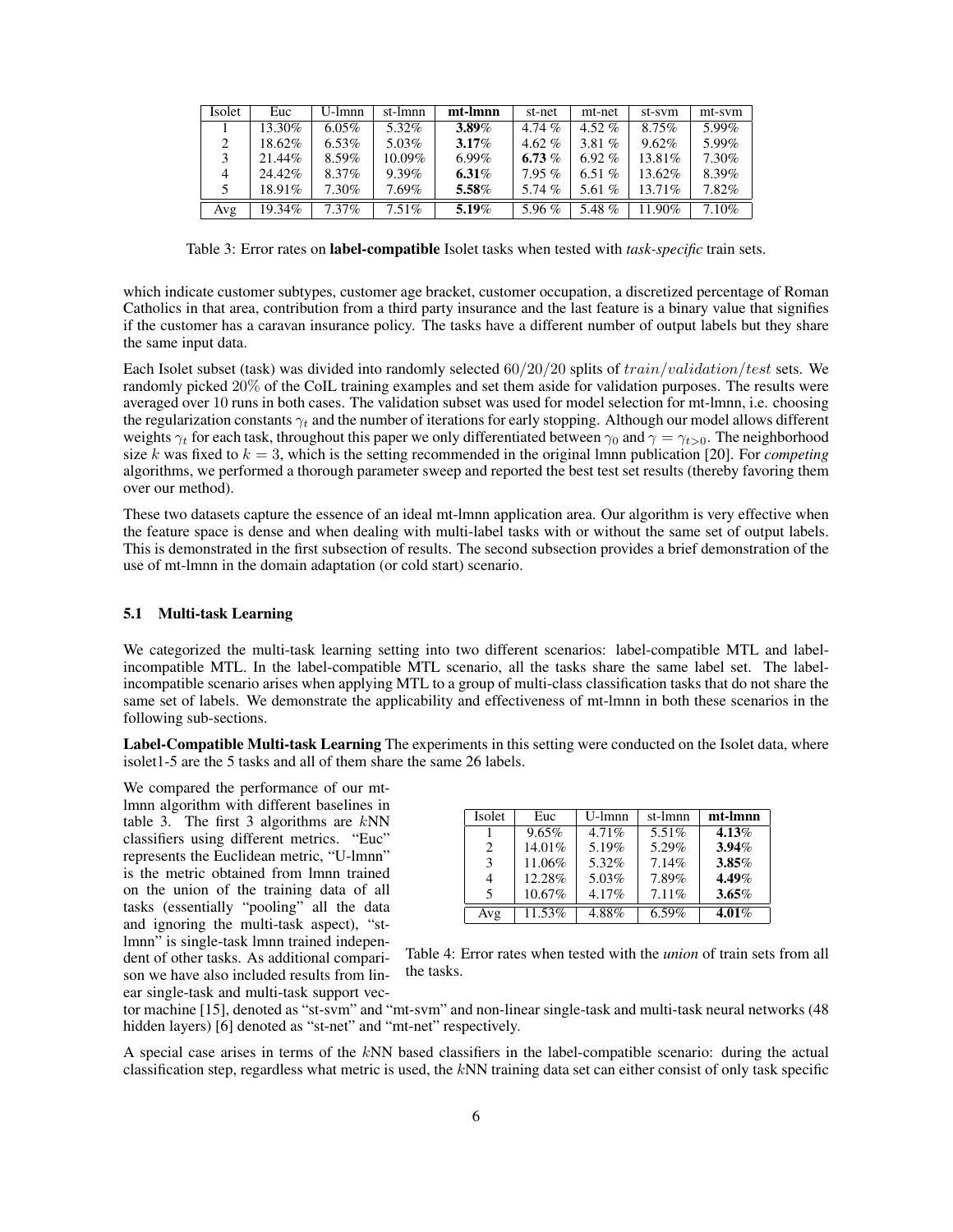| Task | Euc       | $U$ -lmnn | st-lmnn  | mt-Imnn  | st-net   | mt-net   | st-sym   |
|------|-----------|-----------|----------|----------|----------|----------|----------|
|      | 11.25%    | $4.27\%$  | 4.48%    | $3.44\%$ | $3.92\%$ | 3.43%    | 7.08%    |
| 2    | $10.52\%$ | $3.02\%$  | 3.96%    | 2.71%    | 2.50%    | 2.78%    | $6.83\%$ |
| 3    | 14.79%    | $6.25\%$  | $6.04\%$ | 5.83%    | 6.67%    | $6.39\%$ | 9.58%    |
| 4    | 14.79%    | $6.25\%$  | 6.46%    | $5.52\%$ | 5.83%    | 5.93%    | 9.83%    |
| 5    | 9.38%     | 2.71%     | 2.71%    | $1.77\%$ | $1.58\%$ | $1.67\%$ | 6.17%    |
| Avg  | 12.15%    | 4.50%     | 4.73%    | $3.85\%$ | 4.10%    | $4.04\%$ | 7.90%    |

Table 5: Error rates on Isolet label-incompatible tasks with *task-specific* train sets.

| Task                        | # classes | Euc      | st-lmnn  | mt-Imnn  | st-net   | mt-net   | st-sym   |
|-----------------------------|-----------|----------|----------|----------|----------|----------|----------|
|                             | 40        | 24.65%   | 13.67%   | 12.75%   | 47.45%   | 47.05%   | 55.68%   |
| $\mathcal{D}_{\mathcal{A}}$ | 6         | 6.78%    | 5.72%    | $5.12\%$ | 17.25%   | 19.35%   | 36.30%   |
| 3                           | 10        | 18.48%   | 13.28%   | 11.06%   | 23.12%   | 27.80%   | 40.98%   |
| 4                           | 10        | $7.83\%$ | $6.05\%$ | 6.00 $%$ | 19.95%   | 17.40%   | 32.98%   |
|                             | 4         | 33.18%   | $8.23\%$ | $7.54\%$ | $3.63\%$ | $3.63\%$ | $3.63\%$ |
| 6                           |           | 9.25%    | 9.12%    | 9.10%    | $5.95\%$ | $6.00\%$ | 5.95%    |
| Avg                         |           | 16.70%   | $9.35\%$ | $8.60\%$ | 19.56%   | 20.20%   | 29.25%   |

training data or the pooled data from all tasks. The kNN results obtained from using pooled training sets at the classification phase is shown in table 4.

Both sets of results, in table 3 and 4, show that mt-lmnn obtains considerable improvement over its single-task counterparts on all 5 tasks and generally outperforms the other multi-task algorithms based on neural networks and support vector machines.

Label-Incompatible Multi-task Learning To demonstrate mt-lmnn's ability to learn multiple tasks having different sets of class labels, we ran experiments on the CoIL dataset and on artificially incompatible versions of Isolet tasks. Note that in this setting, mt-svm cannot be used because there is no intuitive way to extend it to label-incompatible multi-class multi-label MTL setting. Also, U-lmnn cannot be used with CoIL data tasks since all of them share the same input.

For each original subset of Isolet we picked 10 labels at random and reduced the dataset to only examples with these labels (resulting in 600 data points per set and different sets of output labels). Table 5 shows the results of the kNN algorithm under the various metrics along with single-task and multi-task versions of svm and neural networks on these tasks. Mt-lmnn yields the lowest average performance across all tasks.

The classification error rates on CoIL data tasks are shown in Table 6. The multi-task neural network and svm have a hard time with most of the tasks and, at times perform worse than their single-task versions. Once again, mt-lmnn improves upon its single task counterparts demonstrating the sharing of knowledge between tasks. Both svm and neural networks perform very well on the tasks with the least number of classes, whereas mt-lmnn does very well in tasks with many classes (in particular 40-way classification of task 1).

### 5.2 Domain Adaptation

Domain adaptation attempts to learn a severely undersampled *target* domain, with the help of *source* domains with plenty of data, that may not have the same sample distribution as that of the *target*.

For instance, in the context of speech recognition, one might have a lot of annotated speech recordings from a set of lab volunteers but not much from the client who will use the system. In such cases, we would like the learned classifier to gracefully adapt its recognition / classification rule to the target domain as more data becomes available.

Unlike the previous setting, we now have one specific target task which can be heavily under-sampled. We evaluate the domain adaptation capability of mt-lmnn with isolet1-4 as the *source* and isolet5 as the *target* domain across varying amounts of available labeled target data. The classification errors of kNN under the mt-lmnn and U-lmnn metrics are shown in Figure 3.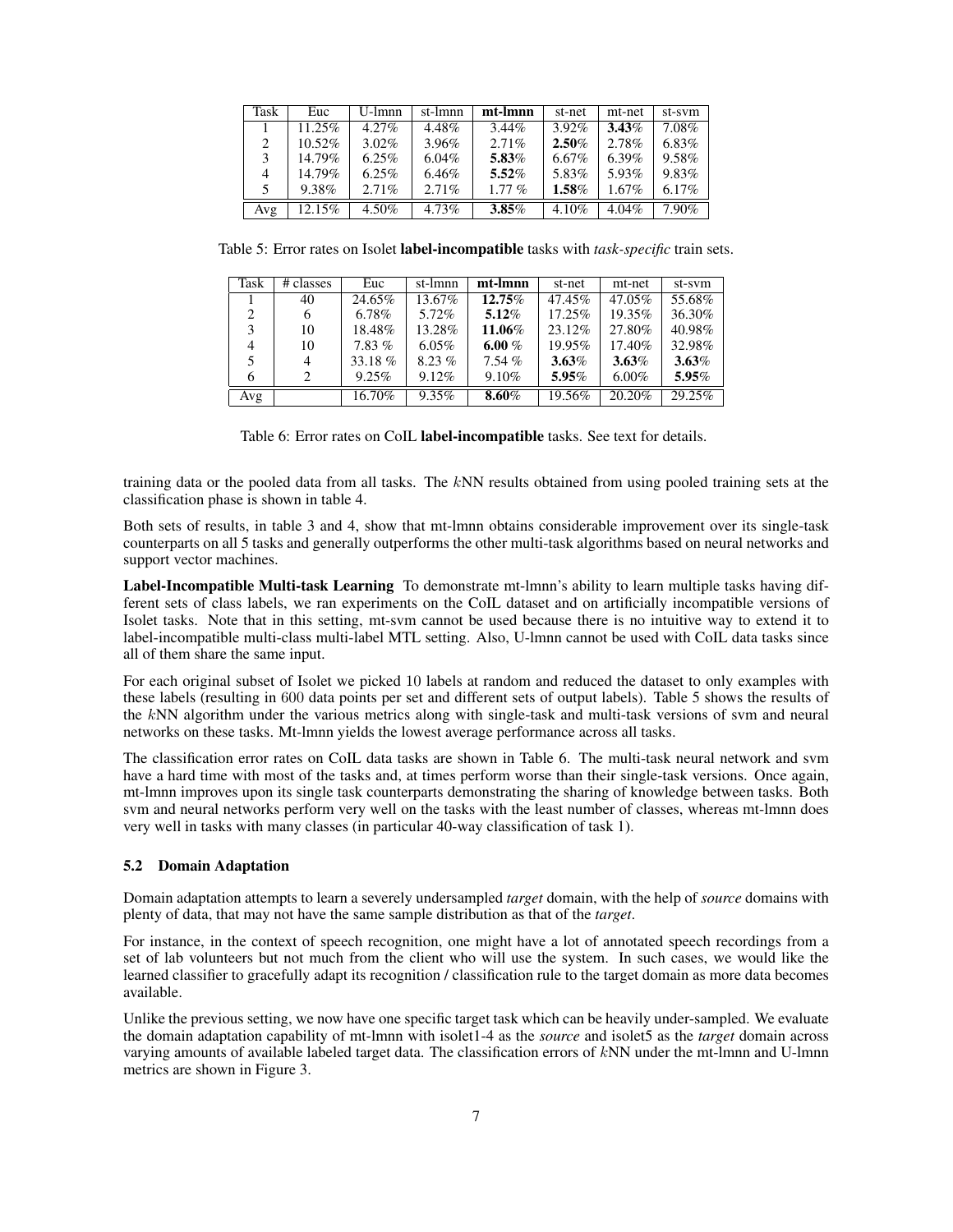In the absence of any training data from isolet5 (also referred to as *the cold-start scenario*), we used the global metric  $M_0$ learned by mt-lmnn on tasks isolet1-4. Ulmnn and mt-lmnn global metric perform much better than the Euclidean metric, with U-lmnn giving slightly better classification. With the availability of more data characteristic of the new task, the performance of mt-lmnn improves much faster than Ulmnn. Note that the Euclidean error actually increases with more target data, presumably because utterances from the same



Figure 3: mt-lmnn, U-lmnn and Euclidean test error rates (%) in an unseen task with different sizes of train set.

speaker might be close together in Euclidean space even if they are from different classes – leading to additional misclassifications.

# 6 Related Work

Caruana was the first to demonstrate results on multi-task learning for k-nearest neighbor regression and locally weighted averaging [6]. The multi-task aspect of their work focused on finding common feature weights across multiple, related tasks. In contrast, our work focuses on classification and learns different metrics with shared components.

Previous work on multi-task learning largely focused on neural networks [6, 8], where a hidden layer is shared between various tasks. This approach is related to our work as it also learns a joint representation across tasks. It differs in the way classification and the optimization are performed. Mt-lmnn uses the kNN rule and can be expressed as a convex optimization problem with the accompanying convergence guarantees.

Most recent work in multi-task learning focuses on linear classifiers [11, 15] or kernel machines [14]. Our work was influenced by these publications especially in the way the decoupling of joint and task-specific parameters is performed. However, our method uses a different optimization and learns metrics rather than separating hyperplanes.

# 7 Conclusion

In this paper we introduced a novel multi-task learning algorithm, mt-lmnn. To our knowledge, it is the first metric learning algorithm that embraces the multi-task learning paradigm that goes beyond feature re-weighting for pooled training data. We demonstrated the abilities of mt-lmnn on real-world datasets. Mt-lmnn consistently outperformed single-task metrics for kNN in almost all of the learning settings and obtains better classification results than multi-task neural networks and support-vector machines. Addressing a major limitation of mt-svm, mt-lmnn is applicable (and effective) on multiple *multi-class* tasks with *different* sets of classes.

This MTL framework can also be easily adapted for other metric learning algorithms including the online version of lmnn [7]. A further research extension is to incorporate known structure by introducing additional *sub-global* metrics that are shared only by a strict subset of the tasks.

The nearest neighbor classification rule is a natural fit for multi-task learning, if accompanied with a suitable metric. By extending one of the state-of-the-art metric learning algorithms to the multi-task learning paradigm, mt-lmnn provides a more integrative methodology for metric learning across multiple learning problems.

### Acknowledgments

The authors would like to thank Lawrence Saul for helpful discussions. This research was supported in part by the UCSD FWGrid Project, NSF Research Infrastructure Grant Number EIA-0303622.